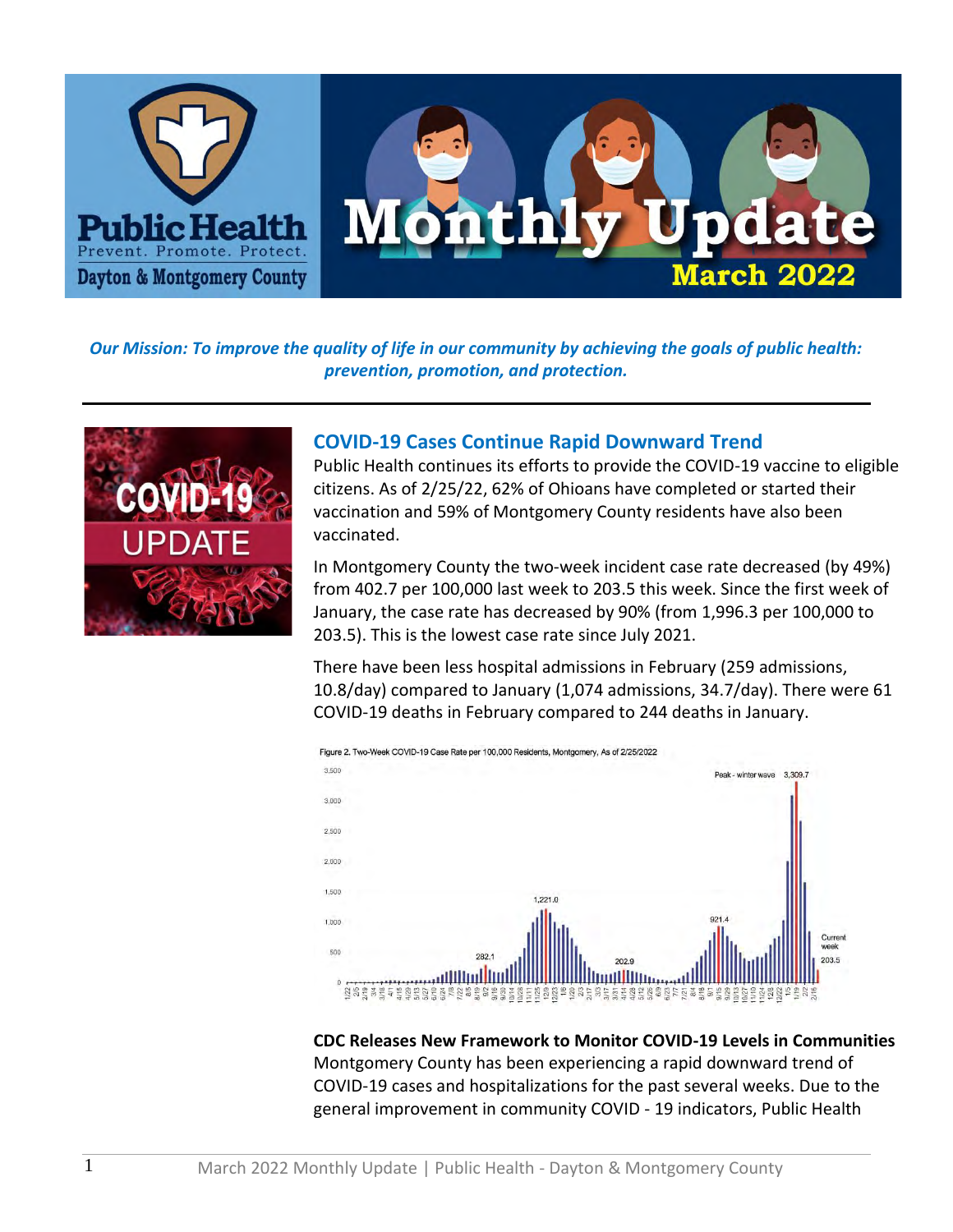supports the Centers for Disease Control and Prevention's (CDC) new Community Level Framework.

"As we move through the various phases of this pandemic it is important for us to make adjustments to the precautions that we take," said Jennifer Wentzel, Montgomery County Health Commissioner.

Public Health along with our State and Federal partners will continue to monitor the status of the COVID-19 pandemic and make revised recommendations should conditions warrant.

At the time of this report, Montgomery County is designated "Medium" in the CDC's current framework. For more information about the CDC's new Community Level Framework visit [https://www.cdc.gov/coronavirus/2019](https://www.cdc.gov/coronavirus/2019-ncov/science/community-levels.html#anchor_82254) [ncov/science/community-levels.html#anchor\\_82254](https://www.cdc.gov/coronavirus/2019-ncov/science/community-levels.html#anchor_82254)

#### **What People Can Do to Protect Themselves**

| Low<br>Limited impact on healthcare system,<br>low levels of severe disease | <b>Medium</b><br>Some impact on healthcare system,<br>more people with severe disease       | <b>High</b><br>High potential for healthcare system<br>strain; high level of severe disease |
|-----------------------------------------------------------------------------|---------------------------------------------------------------------------------------------|---------------------------------------------------------------------------------------------|
| Get vaccinated, boosted                                                     | Get vaccinated, boosted                                                                     | Get vaccinated, boosted                                                                     |
| Get tested if sick                                                          | Get tested if sick                                                                          | Get tested if sick                                                                          |
|                                                                             | If at potential increased risk,<br>talk to your healthcare provider<br>about wearing a mask | Wear a mask in public indoor<br>settings including schools                                  |

People may choose to mask at any time. People with symptoms, a positive test, or exposure to someone with COVID-19 should wear a mask.

#### **COVID-19 Vaccinations**

Public Health is continuing to provide COVID-19 vaccinations in Montgomery County. It is recommended that everyone who is eligible to receive a vaccine do so as soon as possible. In addition, it is recommended that individuals stay up to date on their booster doses. If you have questions about the vaccine, pleas[e visit coronavirus.ohio.gov.](https://nam10.safelinks.protection.outlook.com/?url=https%3A%2F%2Fcoronavirus.ohio.gov%2Fwps%2Fportal%2Fgov%2Fcovid-19%2Fcovid-19-vaccination-program%2Fcovid-19-vaccine-myths-vs-facts%2Fcovid-19-vaccine-myths-vs-facts&data=04%7C01%7Cjsteele%40phdmc.org%7Cf2add5469c754d7f0af408d9e273b206%7Cefedc9042baf4ad68c0ec0e87981f768%7C0%7C0%7C637789808797882744%7CUnknown%7CTWFpbGZsb3d8eyJWIjoiMC4wLjAwMDAiLCJQIjoiV2luMzIiLCJBTiI6Ik1haWwiLCJXVCI6Mn0%3D%7C3000&sdata=eYBpg0EwQYL1SE%2BmBD7JpA%2F%2FwMTkpVYX1LHD3haK5Ts%3D&reserved=0) Schedule and registration information is available at [www.phdmc.org.](https://nam10.safelinks.protection.outlook.com/?url=https%3A%2F%2Fpublichealthdmc-my.sharepoint.com%2Fpersonal%2Fdsuffoletto_phdmc_org%2FDocuments%2F2022%2FMonthly%2520Update%2Fwww.phdmc.org.&data=04%7C01%7Cjsteele%40phdmc.org%7Cf2add5469c754d7f0af408d9e273b206%7Cefedc9042baf4ad68c0ec0e87981f768%7C0%7C0%7C637789808797882744%7CUnknown%7CTWFpbGZsb3d8eyJWIjoiMC4wLjAwMDAiLCJQIjoiV2luMzIiLCJBTiI6Ik1haWwiLCJXVCI6Mn0%3D%7C3000&sdata=Lo2V8kPvpuybHWU6CjfZDmSzVTwZc6y0r91RCUtGLXk%3D&reserved=0)



#### **Addiction Services**

Addiction Services has earned another three-year accreditation from the [Commission Accreditation of Rehabilitation Facilities \(CARF\).](http://www.carf.org/home/) The site survey was conducted on January 6-7, 2022. Achieving CARF accreditation involves demonstrating conformance to the applicable CARF standards evidenced through observable practices, verifiable results over time, and comprehensive supporting documentation.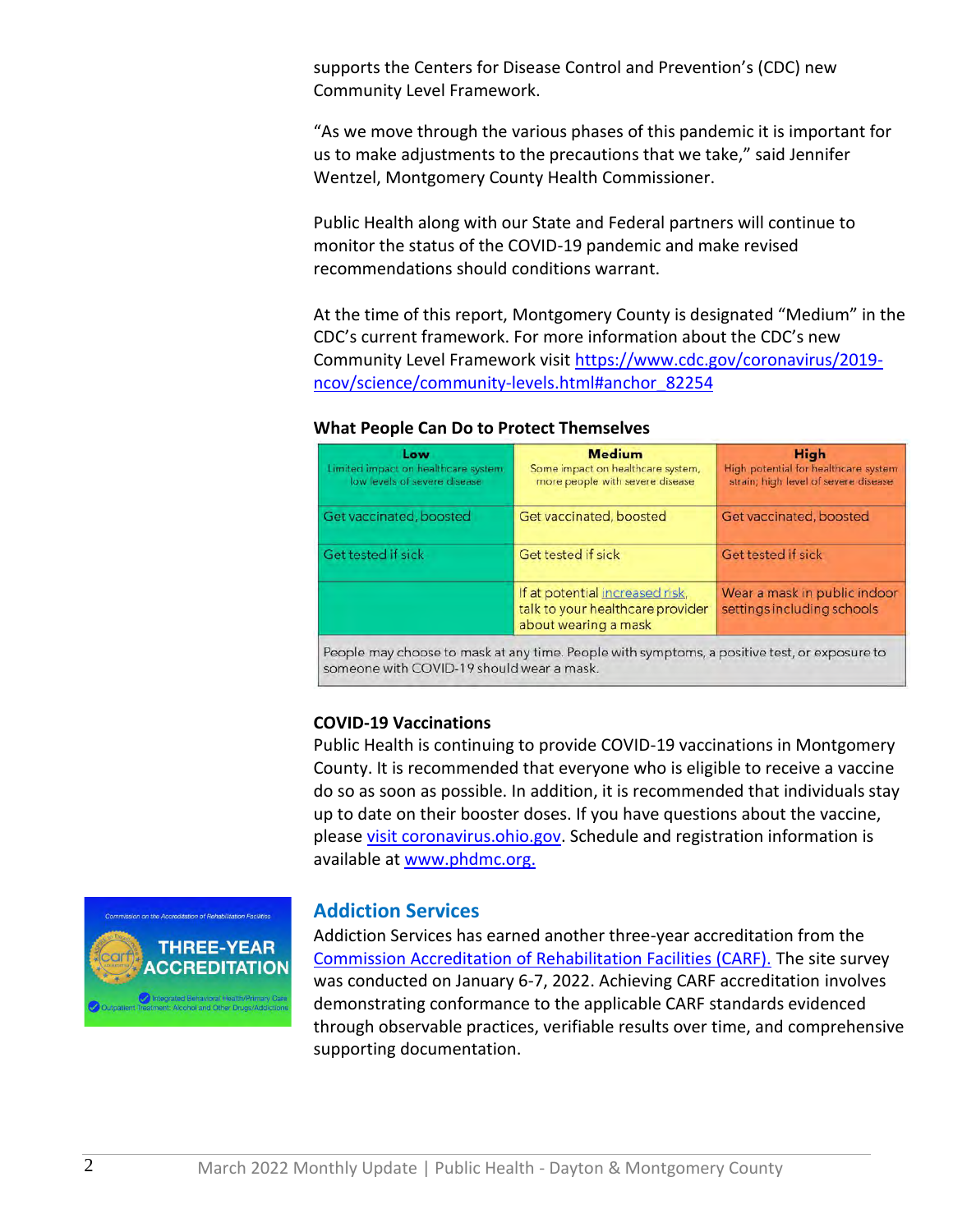

# **Electronic Directly Observed Therapy (e-DOT)**

Public Health has implemented an asynchronous electronic Directly Observed Therapy (e-DOT) program that can increase the successful treatment of tuberculosis. e-DOT allows Public Health to maintain better communication with patients, to respond to their questions or problems more conveniently, and to verify patients' use of medication.

[Tuberculosis](https://www.cdc.gov/tb/topic/basics/default.htm) is a serious bacterial infection that primarily affects the lungs and usually spreads from person-to-person with respiratory transmission of the bacteria. Public Health's disease prevention program provides tuberculosis testing and treatment for Montgomery County residents. The completion of a full course of medication is critical to control tuberculosis in our community.

Treatment of tuberculosis may require taking medicines for several months or even for a year depending upon the circumstances. DOT involves having a responsible person observe and record each tuberculosis medication dose that a patient takes. This strategy is endorsed by the World Health Organization and the Centers for Disease Control and Prevention to improve successful treatment of tuberculosis. Using e-DOT (video call software such as Skype and Zoom) produces better results than in-person DOT.

COVID-19 conditions have made e-DOT especially useful. Video call methods required the patients and staff to be on the video call at the same time. The addition of the asynchronous *emocha Health®* system has had several advantages. A patient can film a self-video at 5 am when taking medicine before work and staff can review the video later in the day. The secure system is HIPPA compliant, has improved two-way communication with patients, and creates a treatment record for each patient. Both patients and staff are pleased with the new options.

In addition, the Reibold Clinic and Addiction Services are exploring how this new asynchronous e-DOT system may improve outcomes for other health conditions.

For more information about Public Health's tuberculosis program or to schedule an appointment call (937) 225-4550.



# **FREE Rapid HIV Testing Event at Drew Health Center**

[National Women & Girls HIV/AIDS Awareness Day](https://www.cdc.gov/hiv/library/awareness/nwghaad.html) is observed annually on March 10. It is a day set aside to empower people globally with knowledge and information regarding HIV/AIDS with particular emphasis on the significant impact it has on women and girls. In recognition, on Thursday, March 11, Public Health will host a FREE Rapid HIV Testing Event from 10am - 3pm at the Dr. Charles R. Drew Health Center, 1323 W. Third Street, Dayton, OH 45402. No appointment is needed and there will be a free \$10 gift card for everyone 13 years and older who is tested (must have picture ID). Women and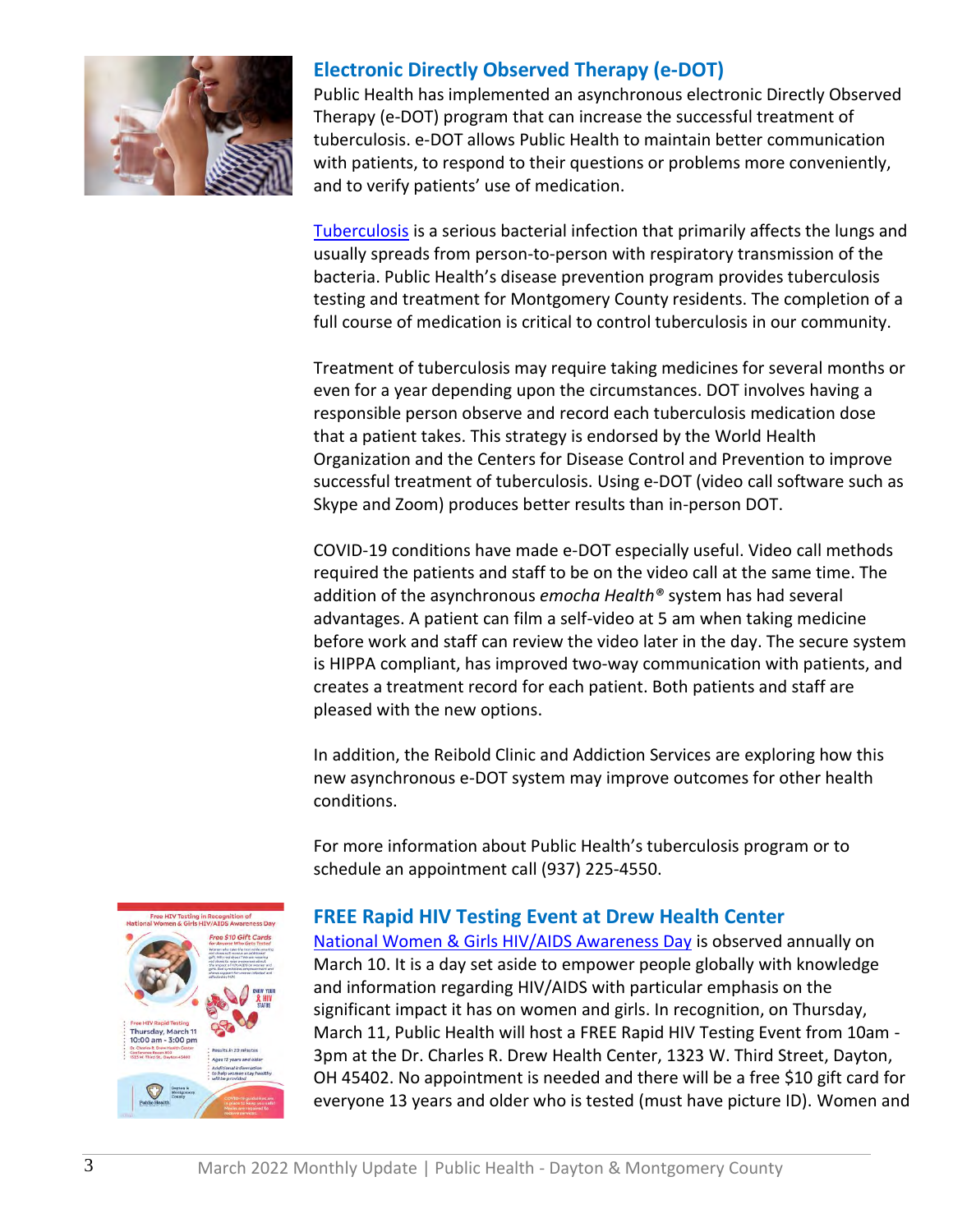girls who take the test and have on red shoes will receive an extra gift! The red shoe represents empowerment and shows support for women who are living with or affected by HIV/AIDS.

In 2020, women accounted for 18% (160 of 897) of new HIV infections in Ohio. Most new female infections were attributed to heterosexual contact (69%) followed by injection drug use (IDU) (13%). In Montgomery County, of the new HIV infections in 2020, 14% were women. Montgomery County Black women are disproportionally affected by HIV, accounting for more than half (59%) of new female infections over the past 5 years.

### **Quality Improvement**

As part of Public Health's continuous quality improvement process, a new internal tracking system was launched to help manage the agency's [Culturally](https://nam10.safelinks.protection.outlook.com/?url=https%3A%2F%2Fthinkculturalhealth.hhs.gov%2Fclas&data=04%7C01%7Cjsteele%40phdmc.org%7C17947f6baa2a42579aa708d9f86a927d%7Cefedc9042baf4ad68c0ec0e87981f768%7C0%7C0%7C637813958872367423%7CUnknown%7CTWFpbGZsb3d8eyJWIjoiMC4wLjAwMDAiLCJQIjoiV2luMzIiLCJBTiI6Ik1haWwiLCJXVCI6Mn0%3D%7C3000&sdata=HePl1vhvF2bKRJ05JKG3D8HjqLjbzy21qKA4CrB9Yh4%3D&reserved=0)  [and Linguistically Appropriate Services](https://nam10.safelinks.protection.outlook.com/?url=https%3A%2F%2Fthinkculturalhealth.hhs.gov%2Fclas&data=04%7C01%7Cjsteele%40phdmc.org%7C17947f6baa2a42579aa708d9f86a927d%7Cefedc9042baf4ad68c0ec0e87981f768%7C0%7C0%7C637813958872367423%7CUnknown%7CTWFpbGZsb3d8eyJWIjoiMC4wLjAwMDAiLCJQIjoiV2luMzIiLCJBTiI6Ik1haWwiLCJXVCI6Mn0%3D%7C3000&sdata=HePl1vhvF2bKRJ05JKG3D8HjqLjbzy21qKA4CrB9Yh4%3D&reserved=0) (CLAS) initiatives.

CLAS is a way to improve the quality of services provided to all individuals, which will ultimately help reduce health disparities and achieve health equity. CLAS is about respect and responsiveness: respect the whole individual and respond to the individual's health needs and preferences.

Health inequities in the United States are well documented. Providing CLAS is one strategy to help eliminate health inequities. By tailoring services to an individual's culture and language preferences, health professionals can help bring about positive health outcomes for diverse populations.

The provision of health services that are respectful of and responsive to the health beliefs, practices, and needs of diverse patients [can help close the gap](https://nam10.safelinks.protection.outlook.com/?url=https%3A%2F%2Fthinkculturalhealth.hhs.gov%2Fassets%2Fpdfs%2Fclass-infographic-what-why-how.pdf&data=04%7C01%7Cjsteele%40phdmc.org%7C17947f6baa2a42579aa708d9f86a927d%7Cefedc9042baf4ad68c0ec0e87981f768%7C0%7C0%7C637813958872367423%7CUnknown%7CTWFpbGZsb3d8eyJWIjoiMC4wLjAwMDAiLCJQIjoiV2luMzIiLCJBTiI6Ik1haWwiLCJXVCI6Mn0%3D%7C3000&sdata=hYw1IGUCFVEC%2BQXFUbDU4rciATlPrp4NBPTiiojsiAs%3D&reserved=0)  [in health outcomes.](https://nam10.safelinks.protection.outlook.com/?url=https%3A%2F%2Fthinkculturalhealth.hhs.gov%2Fassets%2Fpdfs%2Fclass-infographic-what-why-how.pdf&data=04%7C01%7Cjsteele%40phdmc.org%7C17947f6baa2a42579aa708d9f86a927d%7Cefedc9042baf4ad68c0ec0e87981f768%7C0%7C0%7C637813958872367423%7CUnknown%7CTWFpbGZsb3d8eyJWIjoiMC4wLjAwMDAiLCJQIjoiV2luMzIiLCJBTiI6Ik1haWwiLCJXVCI6Mn0%3D%7C3000&sdata=hYw1IGUCFVEC%2BQXFUbDU4rciATlPrp4NBPTiiojsiAs%3D&reserved=0)

The [National CLAS Standards](https://nam10.safelinks.protection.outlook.com/?url=https%3A%2F%2Fthinkculturalhealth.hhs.gov%2Fclas%2Fstandards&data=04%7C01%7Cjsteele%40phdmc.org%7C17947f6baa2a42579aa708d9f86a927d%7Cefedc9042baf4ad68c0ec0e87981f768%7C0%7C0%7C637813958872367423%7CUnknown%7CTWFpbGZsb3d8eyJWIjoiMC4wLjAwMDAiLCJQIjoiV2luMzIiLCJBTiI6Ik1haWwiLCJXVCI6Mn0%3D%7C3000&sdata=OtT6uqyaRgPLwOQcVBhOujAcqte%2Fisl5424HZyjALa4%3D&reserved=0) are a set of 15 action steps intended to advance health equity, improve quality, and help eliminate health care disparities by providing a blueprint for individuals and health and health care organizations to implement culturally and linguistically appropriate services. Public Health values all community members served in Montgomery County and actively works to support and track CLAS initiatives across the agency.



## **Colorectal Cancer Awareness Month**

Public Health recognizes national Colorectal Cancer Awareness Month by highlighting the need for colon cancer screenings. Because of screenings, colorectal cancer is one of the most preventable cancers and if caught early, colorectal cancer is highly treatable.

Colorectal cancer is a disease in which cells in the colon or rectum grow out of control. Sometimes it is called colon cancer. The colon is the large intestine or



Culturally & Linguistically Appropriate Servi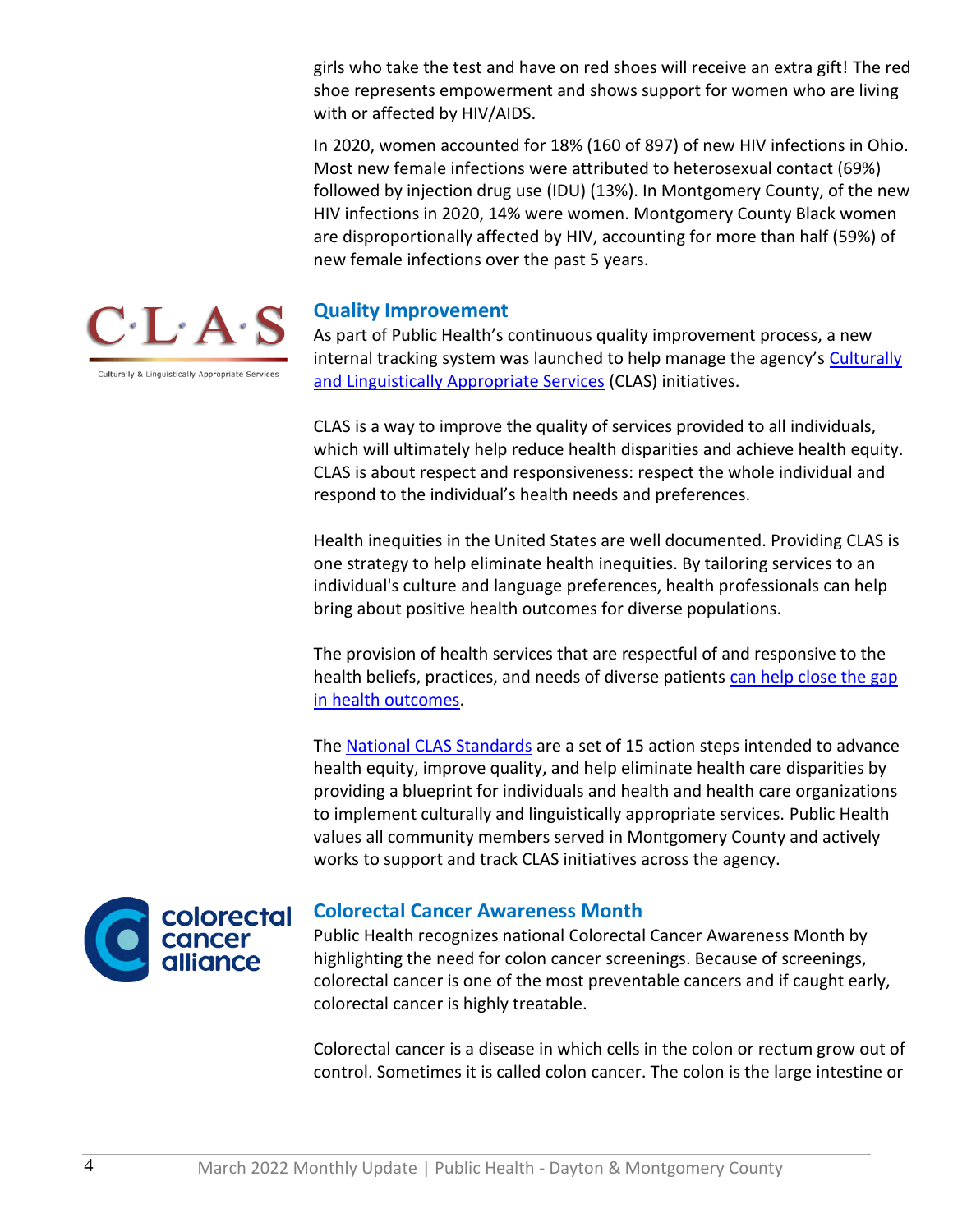large bowel. The rectum is the passageway that connects the colon to the anus.

Sometimes abnormal growths, called *polyps,* form in the colon or rectum. Over time, some polyps may turn into cancer. [Screening tests](https://nam10.safelinks.protection.outlook.com/?url=https%3A%2F%2Fwww.cdc.gov%2Fcancer%2Fcolorectal%2Fbasic_info%2Fscreening%2Ftests.htm&data=04%7C01%7Cjsteele%40phdmc.org%7C9741fd5cf21c42f24d2308d9f866e431%7Cefedc9042baf4ad68c0ec0e87981f768%7C0%7C0%7C637813943070101475%7CUnknown%7CTWFpbGZsb3d8eyJWIjoiMC4wLjAwMDAiLCJQIjoiV2luMzIiLCJBTiI6Ik1haWwiLCJXVCI6Mn0%3D%7C3000&sdata=E1oltKLeUbCy2JxZtBu7oPtsXtLljfgjp9QQejeYt2o%3D&reserved=0) can find polyps so they can be removed before turning into cancer. Screening also helps find colorectal cancer at an early stage when treatment works best.

Several screening tests can be used to find polyps or colorectal cancer. It is important to know that if your test result is positive or abnormal on some screening tests (stool tests, flexible sigmoidoscopy, and CT colonography), a colonoscopy test is needed to complete the screening process. [Talk to your](https://nam10.safelinks.protection.outlook.com/?url=https%3A%2F%2Fwww.cdc.gov%2Fcancer%2Fcolorectal%2Fbasic_info%2Fscreening%2Fquestions.htm&data=04%7C01%7Cjsteele%40phdmc.org%7C9741fd5cf21c42f24d2308d9f866e431%7Cefedc9042baf4ad68c0ec0e87981f768%7C0%7C0%7C637813943070101475%7CUnknown%7CTWFpbGZsb3d8eyJWIjoiMC4wLjAwMDAiLCJQIjoiV2luMzIiLCJBTiI6Ik1haWwiLCJXVCI6Mn0%3D%7C3000&sdata=QwWNr6ROPQAlfFtdI1RRYTS5jEK04S3CY8qBcg%2F3FS0%3D&reserved=0)  [doctor](https://nam10.safelinks.protection.outlook.com/?url=https%3A%2F%2Fwww.cdc.gov%2Fcancer%2Fcolorectal%2Fbasic_info%2Fscreening%2Fquestions.htm&data=04%7C01%7Cjsteele%40phdmc.org%7C9741fd5cf21c42f24d2308d9f866e431%7Cefedc9042baf4ad68c0ec0e87981f768%7C0%7C0%7C637813943070101475%7CUnknown%7CTWFpbGZsb3d8eyJWIjoiMC4wLjAwMDAiLCJQIjoiV2luMzIiLCJBTiI6Ik1haWwiLCJXVCI6Mn0%3D%7C3000&sdata=QwWNr6ROPQAlfFtdI1RRYTS5jEK04S3CY8qBcg%2F3FS0%3D&reserved=0) about which test is right for you.

Adults ages 45 to 75 should be screened for colorectal cancer. The decision to be screened after age 75 should be made on an individual basis. If you are older than 75, ask your doctor if you should be screened. People at an [increased risk](https://nam10.safelinks.protection.outlook.com/?url=https%3A%2F%2Fwww.cdc.gov%2Fcancer%2Fcolorectal%2Fbasic_info%2Frisk_factors.htm&data=04%7C01%7Cjsteele%40phdmc.org%7C9741fd5cf21c42f24d2308d9f866e431%7Cefedc9042baf4ad68c0ec0e87981f768%7C0%7C0%7C637813943070258139%7CUnknown%7CTWFpbGZsb3d8eyJWIjoiMC4wLjAwMDAiLCJQIjoiV2luMzIiLCJBTiI6Ik1haWwiLCJXVCI6Mn0%3D%7C3000&sdata=%2F2QFPXj92L0aI12%2BkkzLcEvkW9nAPDp79ligN%2FN8GfA%3D&reserved=0) of getting colorectal cancer should talk to their doctor about when to begin screening, which test is right for them, and how often to get tested.

In addition to risk factors such as inflammatory bowel disease and personal or family history of colon cancer, several lifestyle factors may also contribute to an increased risk of colorectal cancer including:

- Lack of regular *physical activity*.
- A diet low in fruit and vegetables.
- A low-fiber and high-fat [diet,](https://nam10.safelinks.protection.outlook.com/?url=https%3A%2F%2Fwww.cdc.gov%2Fnutrition%2F&data=04%7C01%7Cjsteele%40phdmc.org%7C9741fd5cf21c42f24d2308d9f866e431%7Cefedc9042baf4ad68c0ec0e87981f768%7C0%7C0%7C637813943070258139%7CUnknown%7CTWFpbGZsb3d8eyJWIjoiMC4wLjAwMDAiLCJQIjoiV2luMzIiLCJBTiI6Ik1haWwiLCJXVCI6Mn0%3D%7C3000&sdata=zXYzJZNVAilKBMQaLgotyRpTCf6MzaiAd0sTUkCBIKo%3D&reserved=0) or a diet high in processed meats.
- [Overweight and obesity.](https://nam10.safelinks.protection.outlook.com/?url=https%3A%2F%2Fwww.cdc.gov%2Fcancer%2Fobesity%2F&data=04%7C01%7Cjsteele%40phdmc.org%7C9741fd5cf21c42f24d2308d9f866e431%7Cefedc9042baf4ad68c0ec0e87981f768%7C0%7C0%7C637813943070258139%7CUnknown%7CTWFpbGZsb3d8eyJWIjoiMC4wLjAwMDAiLCJQIjoiV2luMzIiLCJBTiI6Ik1haWwiLCJXVCI6Mn0%3D%7C3000&sdata=InNpVX24tMDS3BlW01ZovQ7r%2BuODNtfEWO2BVx6vTOw%3D&reserved=0)
- [Alcohol](https://nam10.safelinks.protection.outlook.com/?url=https%3A%2F%2Fwww.cdc.gov%2Fcancer%2Falcohol%2F&data=04%7C01%7Cjsteele%40phdmc.org%7C9741fd5cf21c42f24d2308d9f866e431%7Cefedc9042baf4ad68c0ec0e87981f768%7C0%7C0%7C637813943070258139%7CUnknown%7CTWFpbGZsb3d8eyJWIjoiMC4wLjAwMDAiLCJQIjoiV2luMzIiLCJBTiI6Ik1haWwiLCJXVCI6Mn0%3D%7C3000&sdata=KNuKNBF5NvNI9sJkvwQSsxWz3hp051PHgJFOQLTUPtg%3D&reserved=0) consumption.
- [Tobacco use.](https://nam10.safelinks.protection.outlook.com/?url=https%3A%2F%2Fwww.cdc.gov%2Fcancer%2Ftobacco%2F&data=04%7C01%7Cjsteele%40phdmc.org%7C9741fd5cf21c42f24d2308d9f866e431%7Cefedc9042baf4ad68c0ec0e87981f768%7C0%7C0%7C637813943070258139%7CUnknown%7CTWFpbGZsb3d8eyJWIjoiMC4wLjAwMDAiLCJQIjoiV2luMzIiLCJBTiI6Ik1haWwiLCJXVCI6Mn0%3D%7C3000&sdata=YD73G1vt5pscQBzPpLPiZ2HUQLgcZWQtdS1MMy785DM%3D&reserved=0)

The signs and symptoms for colorectal cancer include:

- Change in bowel habits.
- Blood in or on your stool (bowel movement).
- Diarrhea, constipation, or feeling that the bowel does not empty all the way.
- Abdominal pain, aches, or cramps that don't go away.
- Losing weight and you don't know why.

To raise awareness of colorectal cancer, Public Health encourages you to wear blue for National Dress in Blue Day on Friday, March 4, 2022.

For more information visit the Colorectal Cancer Alliance [https://www.ccalliance.org/about/awareness-month/dress-in-blue-day](https://nam10.safelinks.protection.outlook.com/?url=https%3A%2F%2Fwww.ccalliance.org%2Fabout%2Fawareness-month%2Fdress-in-blue-day&data=04%7C01%7Cjsteele%40phdmc.org%7C9741fd5cf21c42f24d2308d9f866e431%7Cefedc9042baf4ad68c0ec0e87981f768%7C0%7C0%7C637813943070258139%7CUnknown%7CTWFpbGZsb3d8eyJWIjoiMC4wLjAwMDAiLCJQIjoiV2luMzIiLCJBTiI6Ik1haWwiLCJXVCI6Mn0%3D%7C3000&sdata=wsZKUGDKiYjp7Xfy5Bro097rCv0BkgvlWQtsvVcOfAA%3D&reserved=0)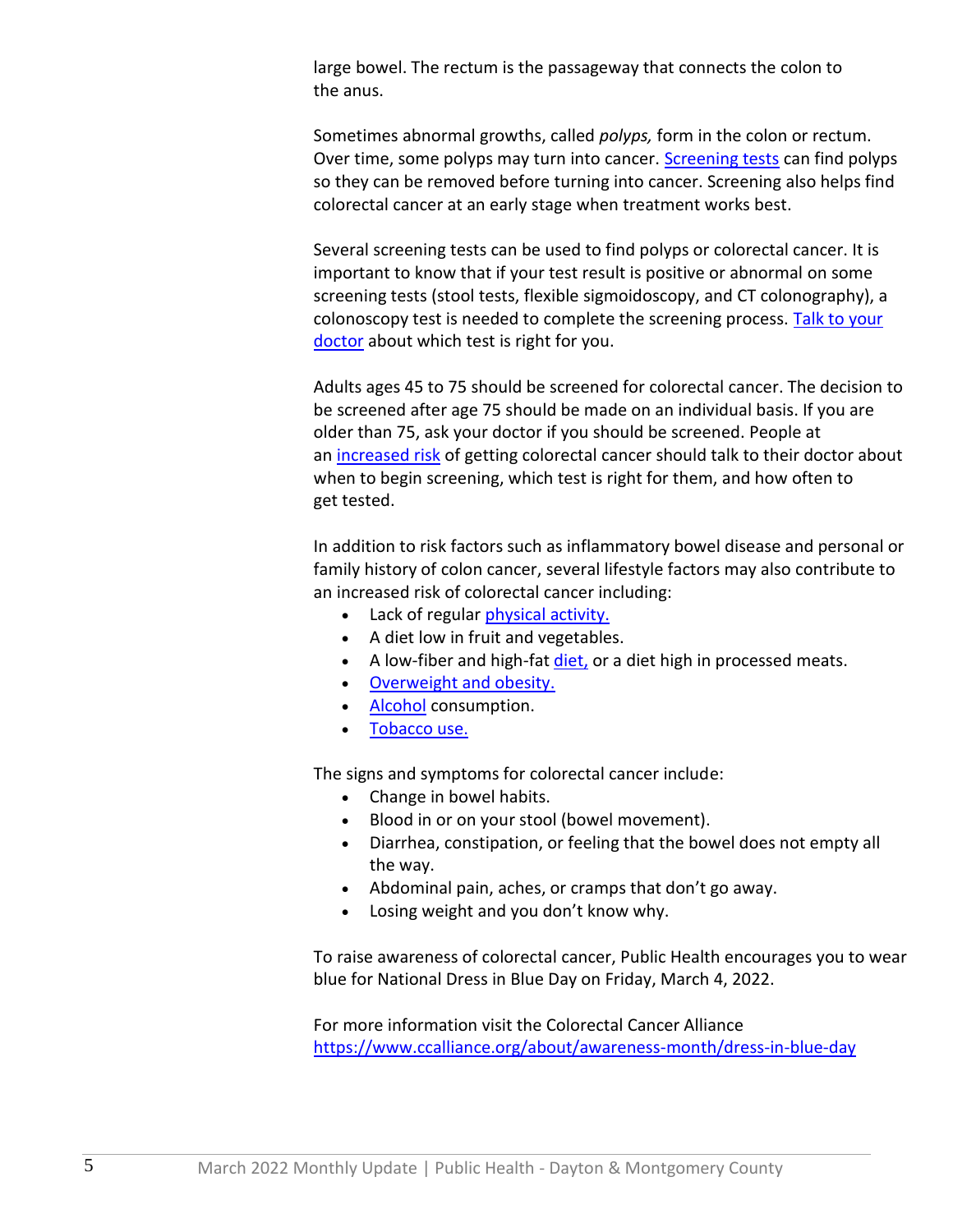

## **Public Health Director Honored**

Public Health's Director of Health Promotion, Terra Williams, has been recognized by the [Ohio Commission on Minority Health](https://mih.ohio.gov/) by receiving The Hero/Shero of Health Award which recognizes a person who serves others in a way that contributes to the overall health of the minority community.

The Hero/Shero of Health Award honors the hard work, special achievements, and good deeds of "unsung heroes."

Characteristics of award winners include:

- Honors individuals at the grassroots level who give their time, talent, and resources, to better serve the healthcare of minority citizens.
- Recognizes individuals who provide leadership in their neighborhood or ethnic community as it relates to better health.
- Honors individuals who support those less fortunate or those facing challenging health circumstances.
- Recognizes those individuals that somehow made a unique and innovative contribution to narrowing health disparities.

The award ceremony is the official inaugural event for Minority Health Month 2022 which is celebrated the month of April. Nominations were received from throughout Ohio and several awards will be given honoring the accomplishments of individuals and organizations working to eliminate health disparities and achieve health equity.

In addition, this year marks the 35th Anniversary for the Ohio Commission on Minority Health, which was created in 1987, becoming the first freestanding state agency in the nation to develop a concerted approach to address the disparity that exists between the health status of minority and non-minority populations.



# **Media Opportunities:**

2/1/2022 - DDN - COVID-19 Vaccination Rates 2/4/2022 - ABC 22 - COVID-19 Cases 2/7/2022 - WDTN - COVID-19 Case Rates 2/9/2022 - ABC 22 - Baby Formula Shortage 2/14/2022 - DDN - Overdose Deaths 2/14/2022 - DDN - COVID-19 Children Vaccinations 2/16/2022 - ABC 22 - COVID-19 Masks in Schools 2/17/2022 - WDTN - Overdose Deaths 2/18/2022 - DDN - COVID-19 Mask Guidance 2/22/2022 - WDTN - COVID-19 Becoming Endemic 2/23/2022 - DDN - COVID-19 Vaccine Incentives 2/24/2023 - DDN - Life Expectancy